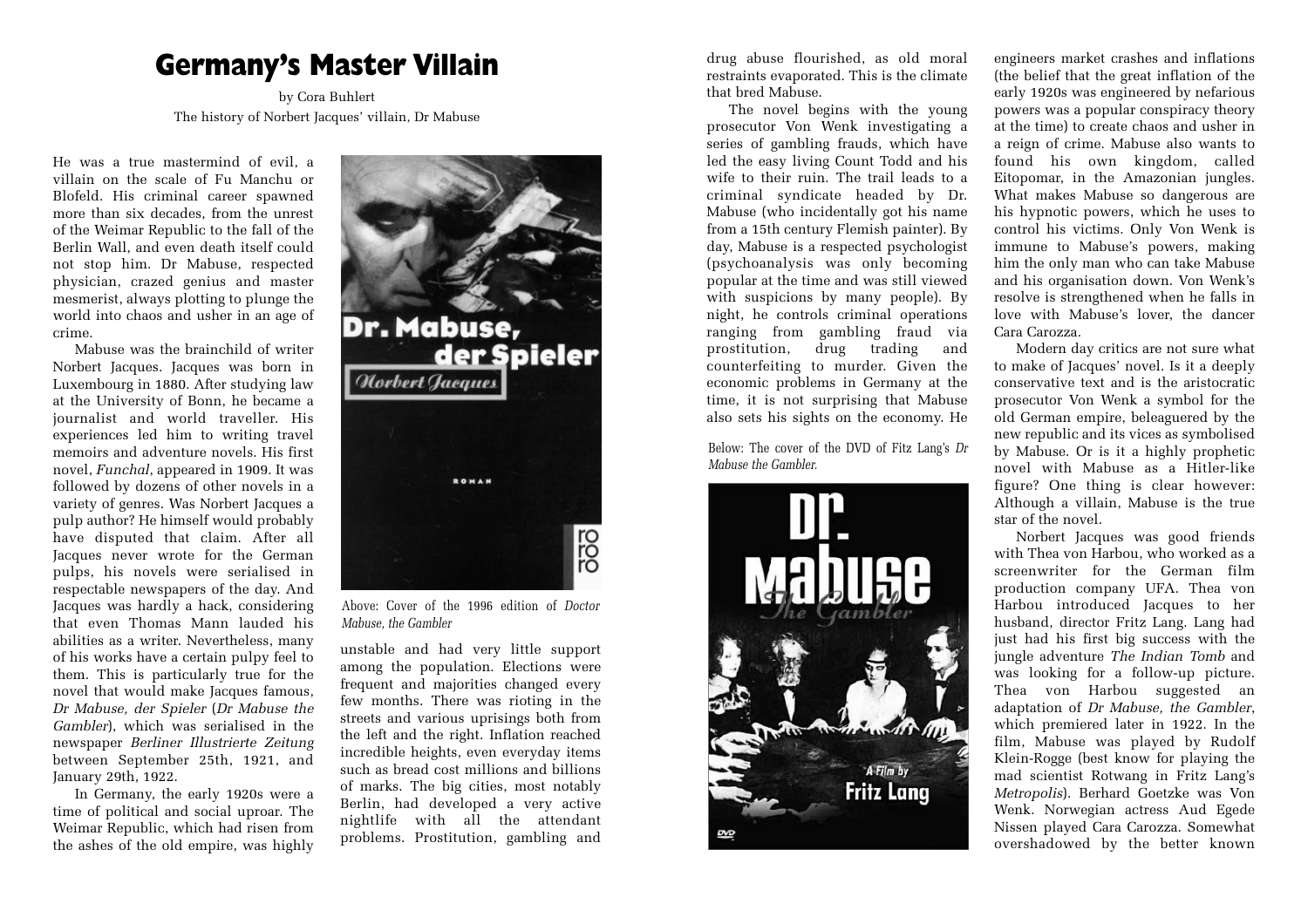*Metropoli*s, *Dr Mabuse, the Gambler* is nevertheless one of the gems of German silent cinema. It can also be seen as a precursor to M, Lang's 1930 masterpiece about the hunt for a serial killer.

The film was a faithful adaptation of the novel. The only difference was the end. In the novel, Mabuse was killed. The final scene of the film shows Mabuse in his lair, playing with banknotes, beyond punishment, utterly mad. The film's ending has a much more sinister air than the tidy solution of the novel. Incidentally, it also left open the possibility for a sequel. And given the success of both the novel and the film, a sequel was almost inevitable.

Norbert Jacques was the first to revisit the character in his 1930 novel *Mabuses Kolonie* (Mabuse's Colony), which remained unfinished. M*abuses Kolonie*, which concerned the jungle kingdom of Eitopomar, was only published in 1997, together with Jacques' novellas *Ingenieur Mars* (*Engineer Mars*, 1923) and *Chemiker Null* (*Chemist Zero*, 1934).

Meanwhile, Fritz Lang himself was considering a sequel to the highly successful Mabuse film. He approached Norbert Jacques to write a second Mabuse novel. Instead of finishing *Mabuses Kolonie*, Jacques came up with an entirely new novel which was entitled *Das Testament des Doctor Mabuse* (*The Testament of Doctor Mabuse*). The sequel was finished in 1932 and adapted for the screen. However, *Testament* was not published, as it was feared that the book would hamper the success of the forthcoming film. Besides, Fritz Lang had promised Jacques a cut of the film profits that promised to be greater than the royalties from the book.

*Testament* was clearly written with the film adaptation in mind. Moreover, it

features one of the first crossovers in cinema history. Because Mabuse's nemesis in *Testament* is none other than Inspector Lohmann, a character who had first appeared in *M. Lohmann*, whose gruff manners and overweight body concealed a sharp mind, was a much more interesting character than Mabuse's previous adversary Von Wenk. Otto Wernicke played Lohmann in both *M* and *Testament*. Rudolf Klein-Rogge returned as Mabuse.

*Testament* begins with a man spying on a counterfeiting workshop, only to be brutally murdered soon after. Other murders follow. Inspector Lohmann is convinced that Mabuse is the mastermind behind the crimes. The audience is convinced as well. After all, they see and hear Mabuse — only appearing as a shadow on a screen giving orders to his gang. But the real Mabuse is safely locked away in an insane asylum. Or is he? Upon visiting the asylum, Lohmann sees Mabuse sitting in his cell, tirelessly scribbling what he has termed his testament. A testament which accurately describes the very crimes Lohmann is investigating. Yet Dr Baum, the director of the asylum, assures Lohmann that Mabuse cannot possibly escape. The situation becomes even more baffling, when Mabuse is found dead in his cell. It turns out that Dr Baum himself has fallen under the influence of Mabuse's hypnotic powers and has been orchestrating the crimes as detailed in the testament. In a very impressive sequence, Mabuse's spirit literally rises from his body and enters Baum's. This is the moment where Mabuse turns from a larger than life villain into a supernatural menace. The film ends with Baum fleeing the police in a furious and brilliantly photographed car chase only to drive into a lake. Shreds of the



Above: Programme booklet cover for the 1933 version of *The Testament of Dr Mabuse*.

testament are floating on the water.

*Testament* was filmed in the fall of 1932 and set to premiere on March 24th, 1933. However, the situation in Germany had changed. For on January 30th Adolf Hitler had come to power. Although Fritz Lang had Jewish ancestors, both Hitler and Goebbels were fans of his work and listed *Metropolis* and *Die Nibelungen* (*The Nibelungs*) among their favourite films. But the parallels between the situation in described in *Testament* and the Nazi's rise to power were too close for comfort and so the film was banned a day before the premiere. *M* was banned as well, as the depiction of crime running rampant did not agree with the Nazi's vision of what Germany should be like. *Testament* finally premiered in Vienna. The French version of *Testament* — which had been shot back-to-back with the German version, using different actors — came out in France. But in Germany,

*Testament* would not see a cinematic release until after the war. And as the film was noticeably dated by then, it never had the success it deserved.

Even though two of his films had been banned, Goebbels asked Fritz Lang to stay in Germany and even offered him the post of director of the film production company UFA. However, Lang refused. He divorced Thea von Harbou, who supported the Nazi cause, and left Germany for Hollywood not long after. Lang would continue making films throughout the 1940s and 50s, even though he could never repeat his early successes. Meanwhile, Norbert Jacques continued working as a screenwriter for the UFA, a career launched by the success of the first Mabuse film. But Jacques too found himself increasingly at odds with the Nazi regime, because his Luxembourger citizenship made him suspicious. Nevertheless, Jacques stayed in Germany throughout the war years. His refusal to leave later got him in trouble with the Allied authorities and he was even briefly arrested.

It would seem that Mabuse had been forgotten, but that was not the case. And after the war, he quickly reappeared. In 1950, Norbert Jacques finally published *The Testament of Doctor Mabuse* under the title *Mabuses letztes Spiel* (*Mabuse's last gamble*). The film version also finally received a theatrical release in Germany. Meanwhile, the rights to the two Mabuse films had ended up with producer Artur Brauner. Brauner saw the potential in the character and approached Norbert Jacques to write a screenplay for a third Mabuse film. Jacques did finish a screenplay draft, but he died before production began.

In the late 1950s, Fritz Lang returned to Germany as well. He made three more films, all of which revisited to his pre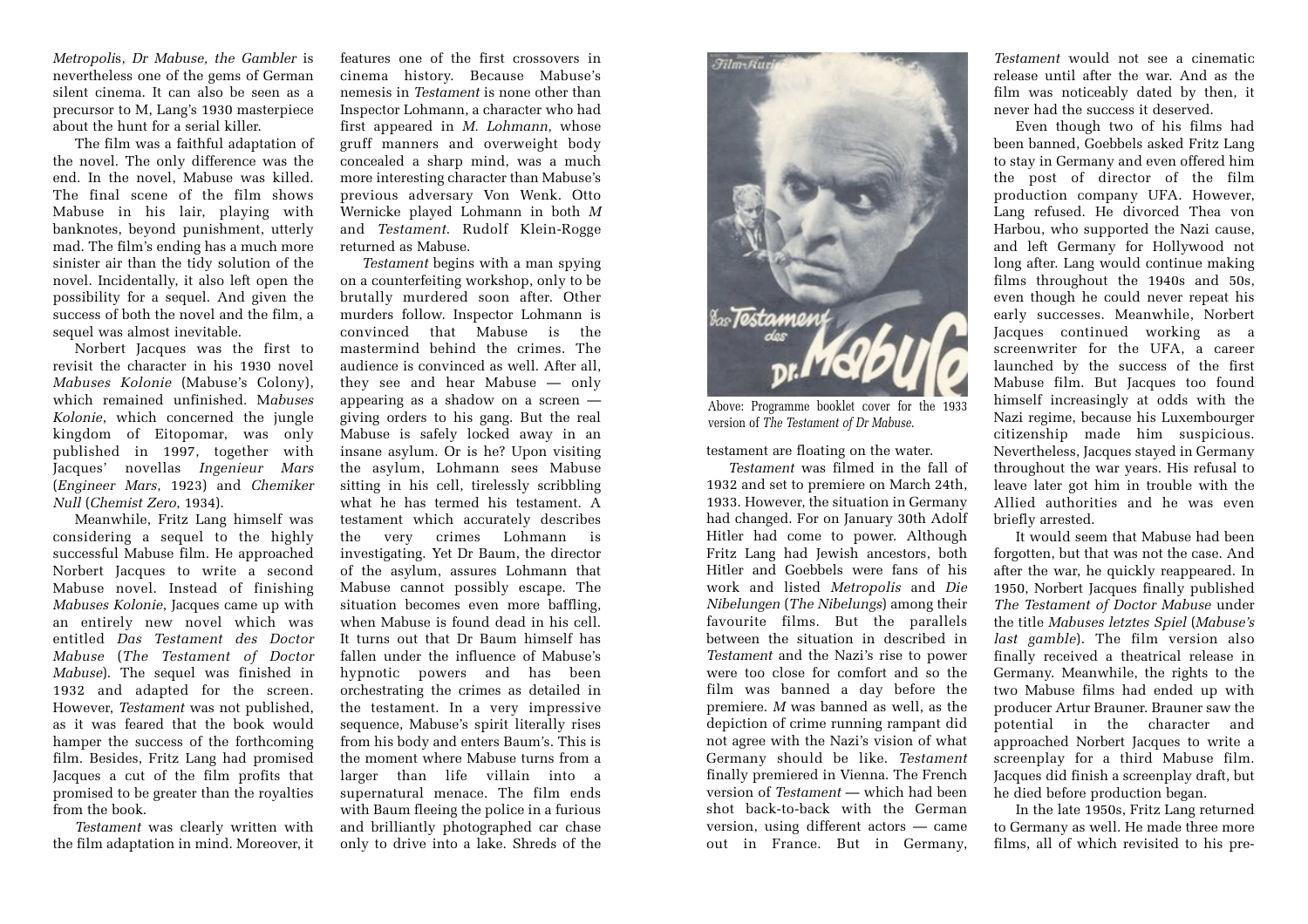war successes. In 1959, Lang directed *Der Tiger von Eshnapur* (*The Tiger of Eshnapur*) and its sequel *Das Indische Grabmal* (*The Indian Tomb*), remakes of Lang's 1921 film of the same title. Though lesser known than some other Lang films, *Tiger* and *Tomb* are beautiful pulpy jungle adventures in their own right.

Finally in 1960, Artur Brauner managed to convince Lang to return to the character of Dr Mabuse once more with *Die Tausend Augen des Dr Mabuse* (*The Thousand Eyes of Dr Mabuse*). Mabuse's nemesis in this film was Commissar Krass, a Lohmann-like character played by Gert Fröbe (best known to international audiences for playing Goldfinger in the eponymous Bond film). In later films, Fröbe's character would actually be called Lohmann again. He appears to be the inspector first seen in *Testament* and *M*.

The film begins with an inexplicable crime, as a man is murdered by shooting a needle into his brain. Krass is immediately reminded of Mabuse whom he helped to track down thirty years before. But nobody believes Krass, Mabuse is after all dead. However, Krass receives unexpected help from Peter Cornelius (Wolfgang Preiss), a blind fortune-teller, who believes that Mabuse has marked him for death. One of the film's most memorable scenes has all the players gathered for a seance with Cornelius, when suddenly a shot is fired through the window. A bullet apparently meant for Cornelius.

Meanwhile, Krass discovers that the murdered man was a guest at the Hotel Luxor where an unproportionate high number of guests meet an untimely end. But the Luxor is no ordinary hotel. Every room is equipped with hidden cameras, controlled from an impressive monitor room in the basement. The hotel was

built by the Gestapo to spy on foreign tourists and has now been taken over by Mabuse. His latest plan includes using a beautiful young woman (Dawn Adams) to set up businessmen staying at the hotel. The damsel in distress is supposedly on the run from her brutal husband who suddenly appears at the hotel only to be murdered by his wife's new protector. Thanks to the cameras, Mabuse has got everything on film and can now blackmail the businessmen. His aim is once again to cause economic havoc and get his hands on nuclear material. As in *Testament,* Mabuse only appears as a shadow on a viewscreen. His true identity remains a secret until the end, when he is revealed to have been Cornelius all along. It is never revealed how Cornelius came to be Mabuse. Presumably, Mabuse's spirit took over his body at some point before the film.

*The Thousand Eyes of Dr Mabuse* is an excellent film, yet Fritz Lang was not happy with it. He retired and never made another film until his death in 1976. Artur Brauner, however, was eager to continue the Mabuse series, as he hoped it would become a franchise to rival the highly successful Edgar Wallace series. Since Brauner was unable to convince Fritz Lang to make another Mabuse film, he instead hired Harald Reinl, a veteran of the Wallace series. *Im Stahlnetz des Dr Mabuse* (*In the Steel Net of Dr Mabuse*), the first post-Lang Mabuse film, was released in 1961. This time around, Mabuse has developed a mind-controlling drug and is trying to strike a deal with the Chicago mob. Any political or economic motivations are gone by now, making Mabuse just another mad scientist villain. Nevertheless, Steel Net is an atmospheric little thriller, which is largely due to the stylish direction by

Harald Reinl. Wolfgang Preiss starred again as Mabuse, Gert Fröbe played his nemesis, now finally called Lohmann. Joining them were Lex Barker as the FBI agent Joe Como and Israeli singer and actress Daliah Lavi as the beautiful daughter of a scientist menaced by Mabuse. The final scene of *In the Steel Net of Dr Mabuse* is especially chilling. Mabuse has clearly gotten away once again. Lohmann is staring out of a window, looking at a busy street with hundreds of people hurrying by, musing that Mabuse could be anyone.

As it was, Mabuse was still played by Wolfgang Preiss in the next film of the series, *Die unsichtbaren Krallen des Dr Mabuse* (*The Invisible Claws of Dr Mabuse*), which was released in 1962 and again directed by Harald Reinl. Lex Barker reprised his role as Joe Como. The gruff inspector was played by Siegfried Lowitz and Karin Dor (best known to international audiences for playing a villainess in the Bond film *You only live twice*) was the damsel in distress. This time around, Mabuse is attempting to gain control of a device which can turn human beings invisible. As a McGuffin the invisibility device is much less believable than the assorted hypnosis drugs and mindcontrol devices of the other films. However, it makes for a very suspenseful scene where the police attempts to protect an airplane from Mabuse's invisible assassins.

The next film in the series was *Das Testament des Dr Mabuse* (*The Testament of Dr Mabuse*), a virtual remake of the 1933 film with the political aspects edited out. It is here that Fritz Lang's genius becomes truly apparent, for while this version of *Testament* is an entertaining thriller in its own right, it cannot hold a candle to the original. Gerd Fröbe is back as Inspector Lohmann. Wolfgang Preiss

returned as Mabuse, before taking over the body of psychiatrist Dr Pohland (Walter Rilla). Like the earlier version, *Testament* again ends with Pohland crashing his car into the river, leaving behind pages of the testament floating on the water.

Apparently, both Mabuse and the testament survived, for in 1963 the next film, *Scotland Yard jagt Dr Mabuse* (*Scotland Yard vs. Dr Mabuse*), appeared. As the title suggests, Mabuse — still occupying the body of the psychiatrist Dr Pohland — is apparently fed up with having his plans thwarted by the German police time and again and moves his operations to Britain, where he plans to take over the country with the aid of a hypnosis machine. He is stopped by Inspector Vulpius of the Hamburg police, yet another Lohmannlike character played by Werner Peters, and Major Adams of the British Secret Service (Peter Van Eyk, who had also starred in *The 1000 Eyes of Doctor Mabuse*). In the end, Mabuse's spirit goes in search of a new host, leaving behind a distraught Dr Pohland who keeps on muttering "It wasn't me. It was Mabuse" over and over again.

With *Scotland Yard vs. Dr Mabuse*, the marriage between Mabuse and Wallace films was finally completed. The script was based on the Edgar Wallace story *The Device* and the cast included such Wallace film regulars as Klaus Kinski (playing a policeman for once), Agnes Windeck and Ady Berber (who plays a hangman hypnotised into hanging himself in the film's most memorable scene).

The final film of the series, *Die Todestrahlen des Dr Mabuse* (*The Death Rays of Dr Mabuse*) veered off into a completely different territory though. Instead of emulating the Wallace series, the 1964 film tries to cash in on the